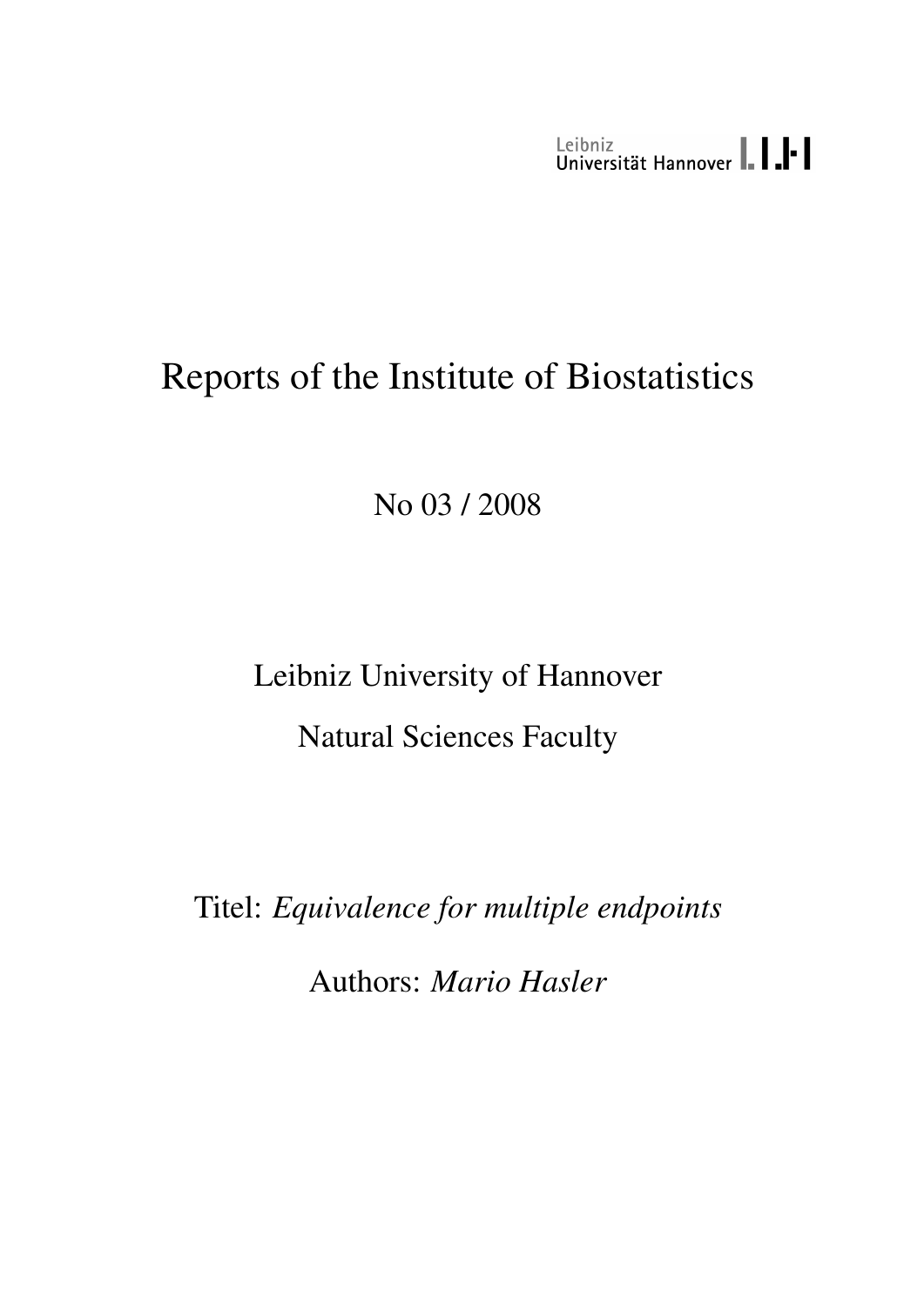### 1 Data situation

For  $i = 1, ..., k$  let  $X_{ij}$  denote the jth (of  $n_X$ ) observation on the *i*th endpoint under treatment X and  $Y_{ij}$  denote the jth (of  $n<sub>Y</sub>$ ) observation on the ith endpoint under treatment Y. Suppose these random variables to be mutually independent and follow k-variate normal distributions with mean vectors  $\mu_X = (\mu_{X1}, \dots \mu_{Xk})'$ ,  $\mu_Y = (\mu_{Y1}, \dots \mu_{Yk})'$  and unknown covariance matrices  $\Sigma_X$ ,  $\Sigma_Y$ . Presume the treatments to have the same variation per each single endpoint, this is,  $\Sigma_X = \Sigma_Y = \Sigma$ .

## 2 Methods

The underlying concept is related to Quan et al. [Quan et al. (2001)]. Differences in means between the treatments X and Y for the k endpoints are considered. The object is to show equivalence - and hence safety - for as many endpoints as possible. The test hypotheses are:

$$
H_{0i}: \mu_{Xi} - \mu_{Yi} \le \delta_i^{lower} \quad \text{or} \quad \mu_{Xi} - \mu_{Yi} \ge \delta_i^{upper} \quad \text{(harmful)} \quad \text{vs.}
$$
\n
$$
H_{Ai}: \mu_{Xi} - \mu_{Yi} > \delta_i^{lower} \quad \text{and} \quad \mu_{Xi} - \mu_{Yi} < \delta_i^{upper} \quad \text{(harmless)} \quad (1 \le i \le k).
$$

with absolute thresholds  $\delta_i^{upper}$  $i^{upper}$  and  $\delta_i^{lower}$ . Therefore, the following step-up procedure will be applied. In a first step, calculate  $(1-2\alpha) \times 100\%$  confidence intervals (CI) or related p-values for all k endpoints. If each CI is within fixed equivalence ranges, all endpoints are equivalent and safe. The same conclusion can be obtained if each p-value is smaller than  $\alpha$ . The procedure then stops. If not, all endpoints failing this demand - say m - are not equivalent and hence, unsafe. The remaining  $(k - m)$  not decided endpoints are taken for next steps of the procedure to show potential safety for these ones. Calculate  $(1 - 2\alpha/(m + 1)) \times 100\%$  CI for the said enpoints. Alternatively, take the former p-values again and compare them now with level  $\alpha/(m+1)$ . The procedure ends with not later than the k-th step where the possibly last undecided endpoint comes to a conclusion using a  $(1 - 2\alpha/k) \times 100\%$  CI or a level  $\alpha/k$  for *p*-values.

The above procedure can also be extended to ratios of means. The test hypotheses then are:

$$
H_{0i}: \mu_{Xi}/\mu_{Yi} \le \theta_i^{lower} \quad \text{or} \quad \mu_{Xi}/\mu_{Yi} \ge \theta_i^{upper} \quad \text{(harmful)} \quad \text{vs.}
$$
\n
$$
H_{Ai}: \mu_{Xi}/\mu_{Yi} > \theta_i^{lower} \quad \text{and} \quad \mu_{Xi}/\mu_{Yi} < \theta_i^{upper} \quad \text{(harmless)} \quad (1 \le i \le k).
$$

with relative thresholds  $\theta_i^{upper}$  $i^{upper}$  and  $\theta_i^{lower}$ . Note that the related confidence intervals only exist if the  $\mu_{Y_i}$  are significantly larger than 0.

#### 3 Simulation study

All the results are obtained by 10000 simulation runs with the same starting seed (seed 10) using a program code in the statistic software R and with package mvtnorm. For both differences and ratios of means, global and local control of the familywise error rate (FWER) are investigated for the tests based on p-values (not for the confidence intervals). For global control, the data are simulated under the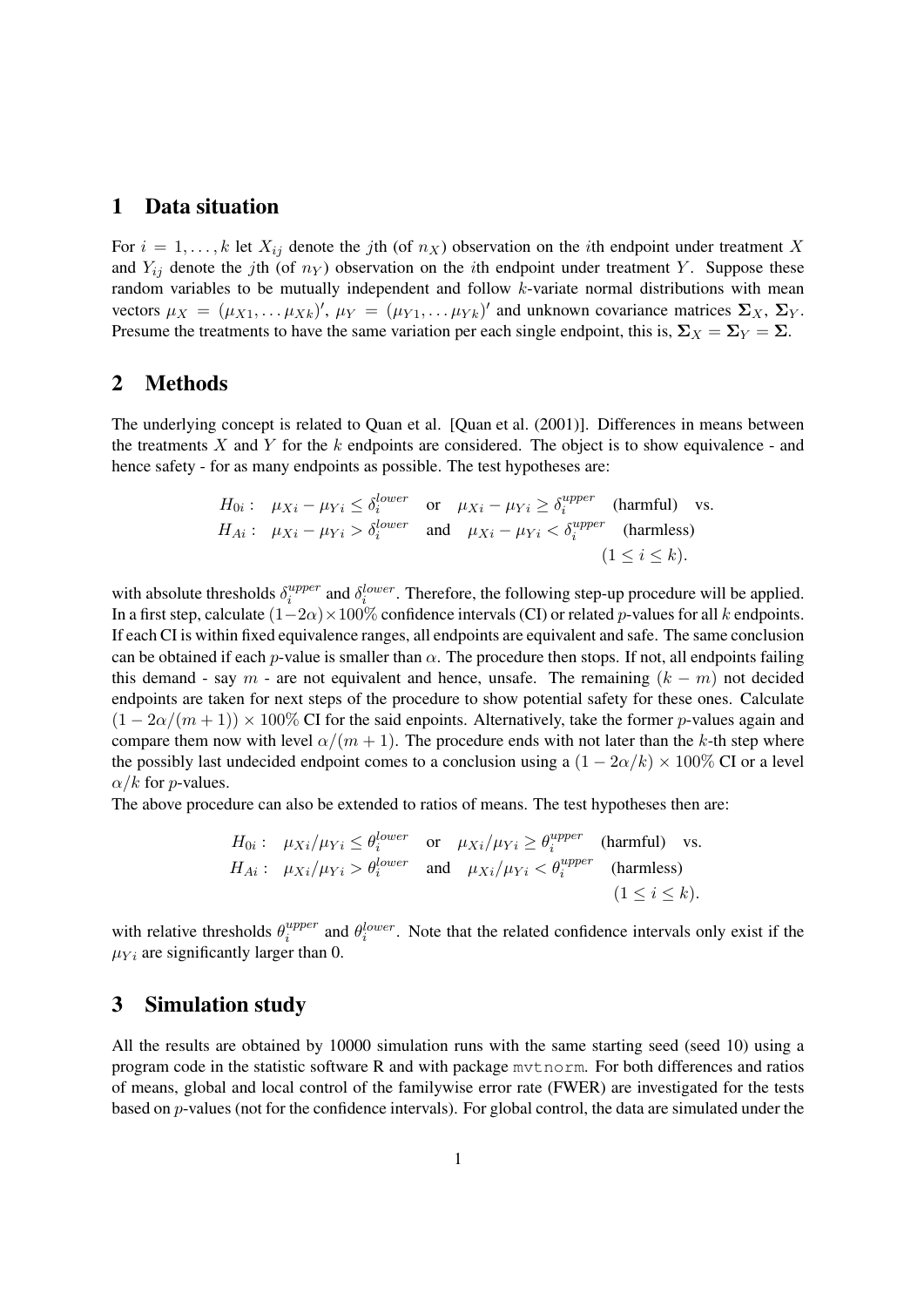marginal assumptions of the null hypothesis. To get an impression of the local control, the treatments' last endpoint (of 4), the last two (of 8),..., and the last 5 (of 20) have the same mean. Only the FWER for the non-equal endpoints are focused. The following settings are investigated: For global control of the FWER, differences:

- two treatments  $X, Y$
- several number of endpoints and arbitrarily chosen thresholds:
	- 4 endpoints:
		- $\mu_X = (0.08, 0.8, 12, 120), \mu_Y = (0.1, 1, 10, 100), \text{diag}\Sigma = 0.25\mu_Y$  $\delta^{upper} = (0.02, 0.20, 2.00, 20.00), \ \delta^{lower} = (-0.02, -0.20, -2.00, -20.00)$
	- 8 endpoints with parameters like for four endpoints, all components 2-fold
	- 12 endpoints with parameters like for four endpoints, all components 3-fold
	- 16 endpoints with parameters like for four endpoints, all components 4-fold
	- 20 endpoints with parameters like for four endpoints, all components 5-fold
- several equicorrelations:  $\rho^{min}$ , 0, 0.5, 1
- fix sample size 20 for each endpoint of each treatment
- $\alpha = 0.05$

For local control of the FWER, differences:

- same setting as for global, differences, but
- last endpoint (of 4), last two (of  $8$ ),..., last 5 (of 20) are equivalent
	- $-4$  endpoints:  $\mu_X = (0.08, 0.8, 12, 100)$

$$
= \ldots
$$

For global control of the FWER, ratios:

- same setting as for global, differences, but
- $\mu_X = (0.08, 0.8, 12.5, 125), \theta^{upper} = (1.25, 1.25, 1.25, 1.25), \theta^{lower} = (0.8, 0.8, 0.8, 0.8)$

For local control of the FWER, ratios:

- same setting as for local, differences, but
- $\mu_X = (0.08, 0.8, 12.5, 100), \theta^{upper} = (1.25, 1.25, 1.25, 1.25), \theta^{lower} = (0.8, 0.8, 0.8, 0.8)$

The step-up procedure by Quan et al. [Quan et al. (2001)] does not take any correlation of the endpoints into account. Therefore, decisions tend to be conservative with increasing correlations. This conservativeness is additionally compounded for an increasing number of endpoints. This can be seen in Tables 1, 2, 3 and 4. The ratio based tests there are always less conservative than the difference based ones. One reason is the little higher upper margins (125% instead of related 120%) for the ratio test.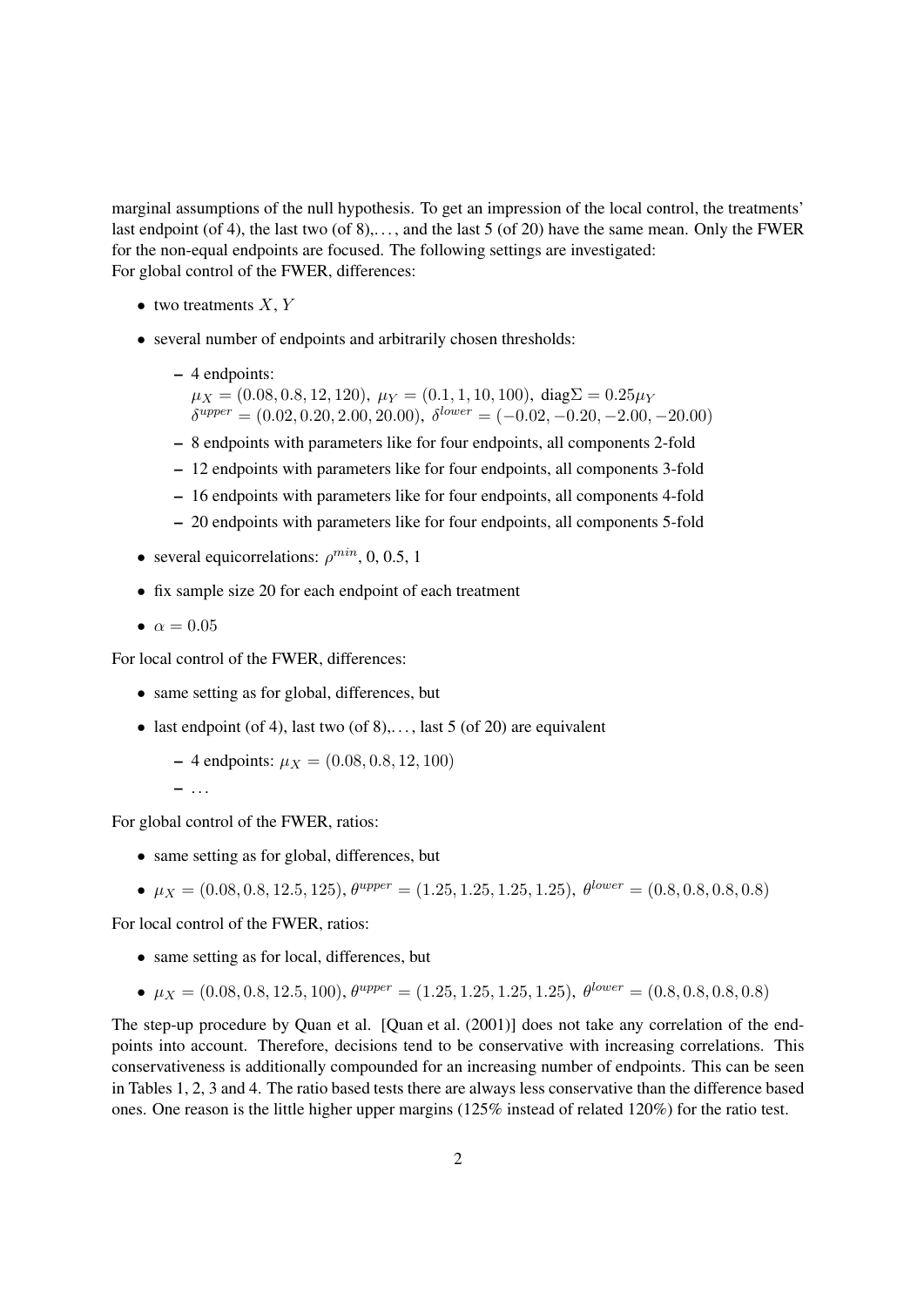| Endpoints | Correlations |                      |                                     |        |  |
|-----------|--------------|----------------------|-------------------------------------|--------|--|
|           | $o^*$        |                      | 0.5                                 |        |  |
| 4         |              | 0.0383 0.0398 0.0390 |                                     | 0.0331 |  |
| 8         |              |                      | $0.0226$ $0.0233$ $0.0215$ $0.0134$ |        |  |
| 12        | 0.0200       | 0.0180 0.0180        |                                     | 0.0068 |  |
| 16        | 0.0138       | 0.0125 0.0109        |                                     | 0.0044 |  |
| 20        | 19           | 0.0121 0.0097        |                                     | 0.0034 |  |

Table 1: Simulated global FWER of the test on equivalence (differences, two-sided) for several numbers of endpoints, and equicorrelations;  $\alpha = 0.05$ .

| Endpoints | Correlations |                                                 |     |        |
|-----------|--------------|-------------------------------------------------|-----|--------|
|           | $\rho^*$     | $\Omega$                                        | 0.5 |        |
| 4         |              | $0.0295 \quad 0.0296 \quad 0.0313 \quad 0.0223$ |     |        |
| 8         |              | $0.0196$ $0.0217$ $0.0219$ $0.0123$             |     |        |
| 12        |              | $0.0145 \quad 0.0152 \quad 0.0169 \quad 0.0068$ |     |        |
| 16        |              | $0.0126 \quad 0.0135 \quad 0.0122 \quad 0.0030$ |     |        |
| 20        |              | $0.0095$ 0.0092 0.0094                          |     | 0.0025 |

Table 2: Simulated local FWER of the test on equivalence (differences, two-sided) for several numbers of endpoints, and equicorrelations;  $\alpha = 0.05$ .

|           | Correlations |                                |               |        |  |
|-----------|--------------|--------------------------------|---------------|--------|--|
| Endpoints | $\rho^*$     | 0                              | 0.5           |        |  |
| 4         |              | 0.0450  0.0462  0.0441  0.0353 |               |        |  |
| 8         | 0.0343       | 0.0335 0.0326 0.0171           |               |        |  |
| 12        |              | $0.0378$ $0.0342$ $0.0310$     |               | 0.0107 |  |
| 16        | 0.0303       | 0.0271 0.0230                  |               | 0.0074 |  |
| 20        |              |                                | 0.0259 0.0228 | 0.0065 |  |

Table 3: Simulated global FWER of the test on equivalence (ratios, two-sided) for several numbers of endpoints, and equicorrelations;  $\alpha = 0.05$ .